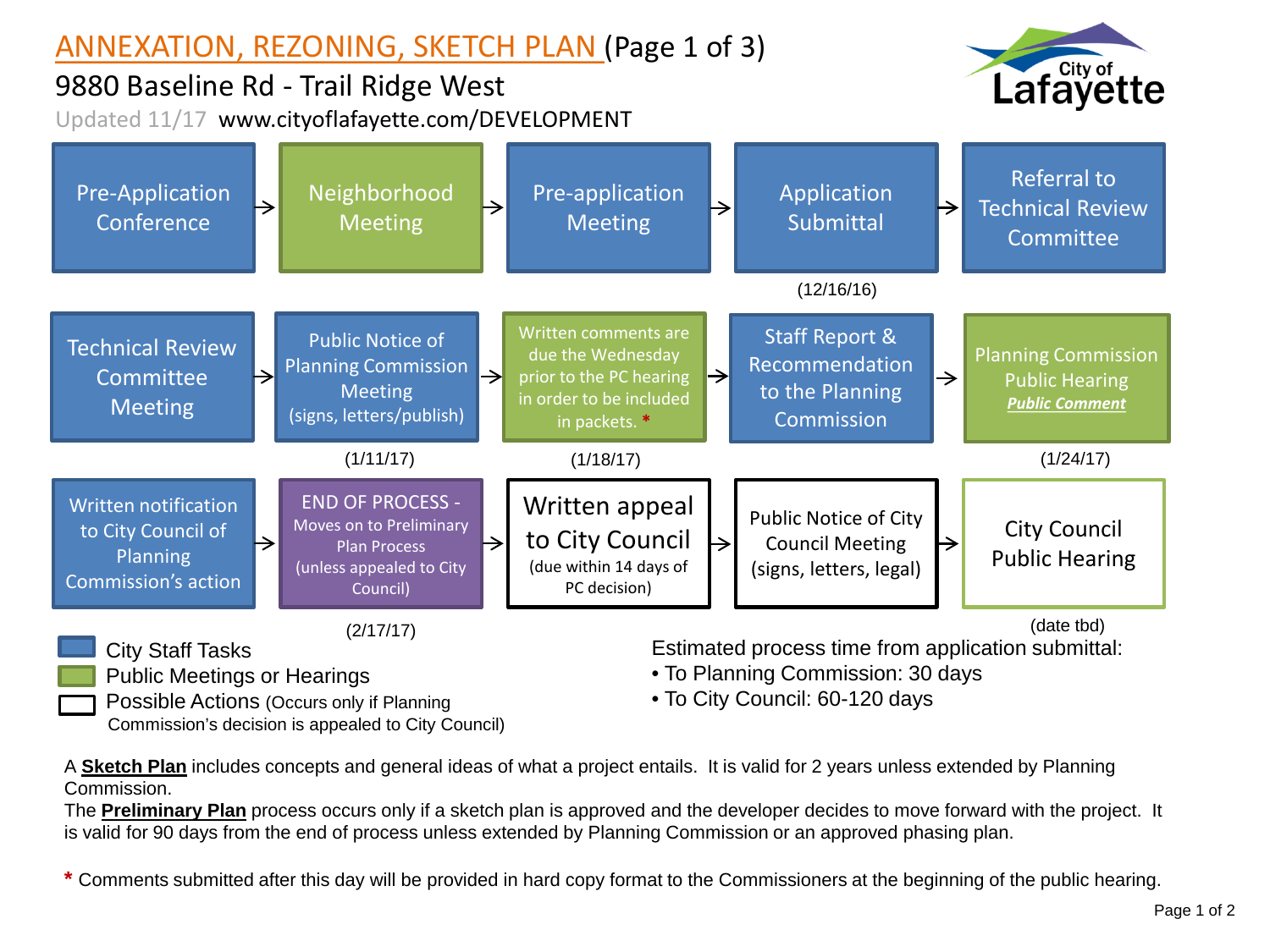## PRELIMINARY PLAN/PUD, SITE PLAN/ARCH (Page 2 of 3)



## 9880 Baseline Rd – Trail Ridge West

Updated 11/17 www.cityoflafayette.com/DEVELOPMENT



Public Meetings or Hearings

Possible Actions (Occurs only if Planning Commission's decision is appealed to City Council) Estimated process time from application submittal:

- To Planning Commission: 30 days
- To City Council: 60-120 days

A **Sketch Plan** includes concepts and general ideas of what a project entails. It is valid for 2 years unless extended by Planning Commission.

The **Preliminary Plan** process occurs only if a sketch plan is approved and the developer decides to move forward with the project. It is valid for 90 days from the end of process unless extended by Planning Commission or an approved phasing plan.

**\*** Comments submitted after this day will be provided in hard copy format to the Commissioners at the beginning of the public hearing.